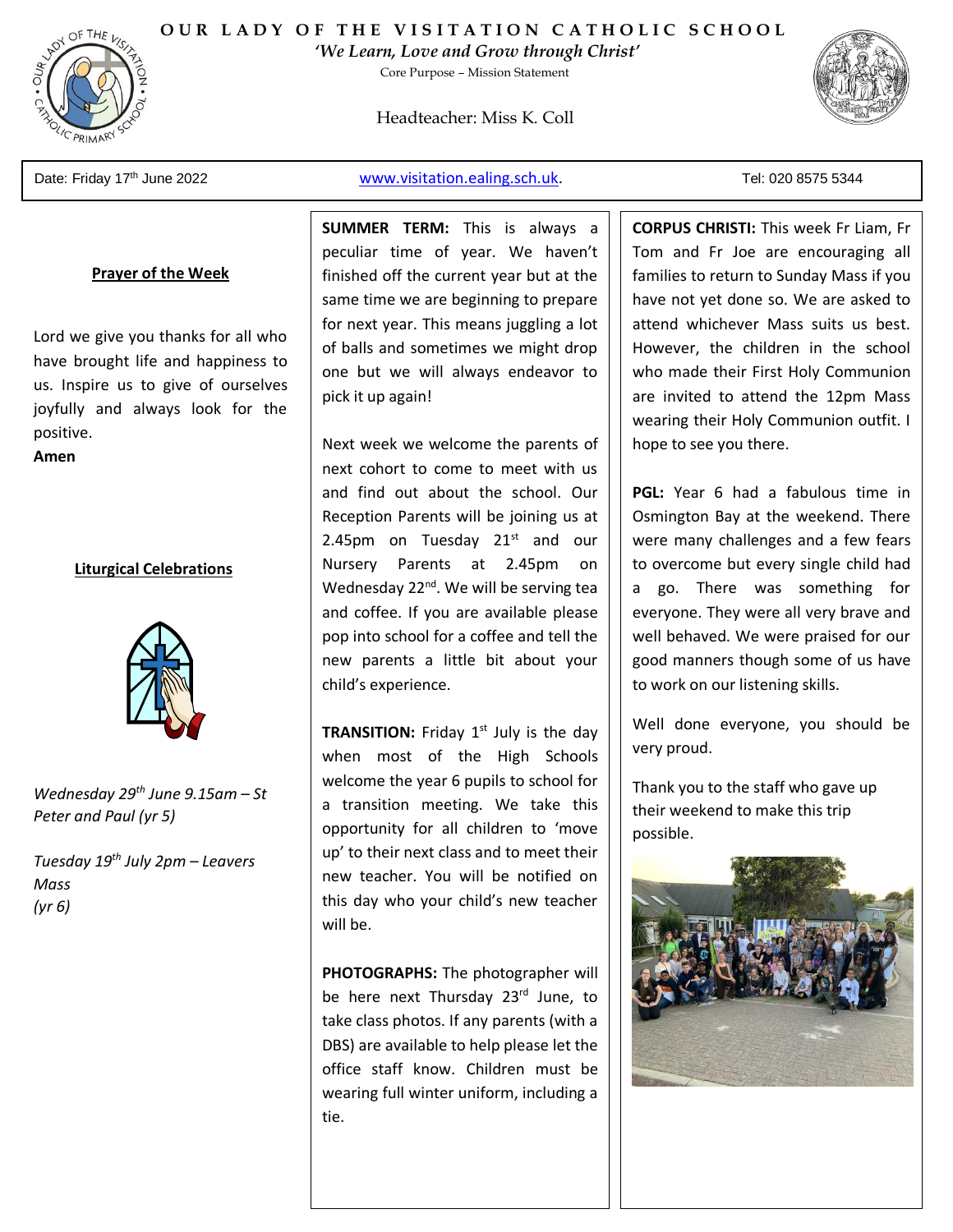**WRAP AROUND PROVISION:** We have a growing number of children using the breakfast club and need to ensure that we have sufficient staff to manage them. Therefore it is important that you book into this in advance. You can do this by booking on ParentPay **at least two days in advance.**

**AFTER SCHOOL CLUB:** The new club, run by BOOM SPORTS is up and running and going well. Children are happy and are always active. At the moment the club will only run between 3.30pm and 5.30pm. Thank you to all the parents who are collecting their children at this earlier time. We know that it has put extra pressure on you and appreciate all your efforts. Once the providers have received their OFSTED registration, the club will extend to 6pm.

Please see the link below for more details: https://www.boomsports.co.uk/

**UNIFORM:** Children should all be wearing the summer uniform. This is a polo shirt and skirt/pinafore or trousers. Trainers should only be worn on PE days unless you have a valid reason why your child is not wearing school shoes and have notified the class teacher or headteacher. Ankle socks, not trainer socks, should be worn on all days.

PE consists of shorts with a school logo (NOT LEGGINGS) or jogging bottoms with a school logo and a plain blue T-Shirt.

**MEDICATION:** If your child requires medication in school a consent form must be completed with the school office**.** Please do not just send medication in with your child.

**FUNDAY SUNDAY** will be taking place on **SUNDAY 17TH JULY.** However we will require more helpers as the time frame is short. Please contact the school office if you are able to spare some time.

**YEAR 6 END OF YEAR PRODUCTION:** You are in for a real treat this year with a show stopping cast of performers. Your child does not need to be in year 6 for you to come along and enjoy the show. The production will take place on Tuesday 5<sup>th</sup> July at about 2.15pm (time to be confirmed) and Thursday  $7<sup>th</sup>$  July at 6pm.

**EMSTIVAL:** The year 6 pupils will be enjoying a day of music run by Ealing Music Service on Friday 24<sup>th</sup> June. The festivities will continue into the evening. Please go to https//ealingmusicservice.com/booknow to purchase your tickets and come along to join in the fun.



## Online- Safety Tip:

Education is the best tool that a child can have, so discuss with your child the importance of telling an adult immediately if someone, or something, upsets them online.

#### **Reflection**

The body of an adult human contains 100,000 km of blood vessels and 13 billion nerve cells. An adult has 206 bones, half of which are found in the hands and the feet. The adult human has about 650 muscles. It takes 60 muscles to frown and only 13 to smile.

#### **The effect of smiling**;

"*A smile costs nothing, but gives much. It enriches those who receive it, without making poorer those who give. It takes but a moment, but the memory of it sometimes lasts forever. None is so rich or mighty that he can get along without it, and none is too poor but that he can be made rich by it.*

*A smile creates happiness in the home, fosters good will in business, and is the countersign of friendship. It brings rest to the weary, cheer to the discouraged, sunshine to the sad, and it is nature's best antidote in times of trouble.*

*Yet, it cannot be bought, begged, borrowed, or stolen, for it is something that is of no value to anyone until it is given away. Some people are too tired to give you a smile. Give them one of yours, as none needs a smile as much as he who has no more to give*."



 $\overline{\phantom{0}}$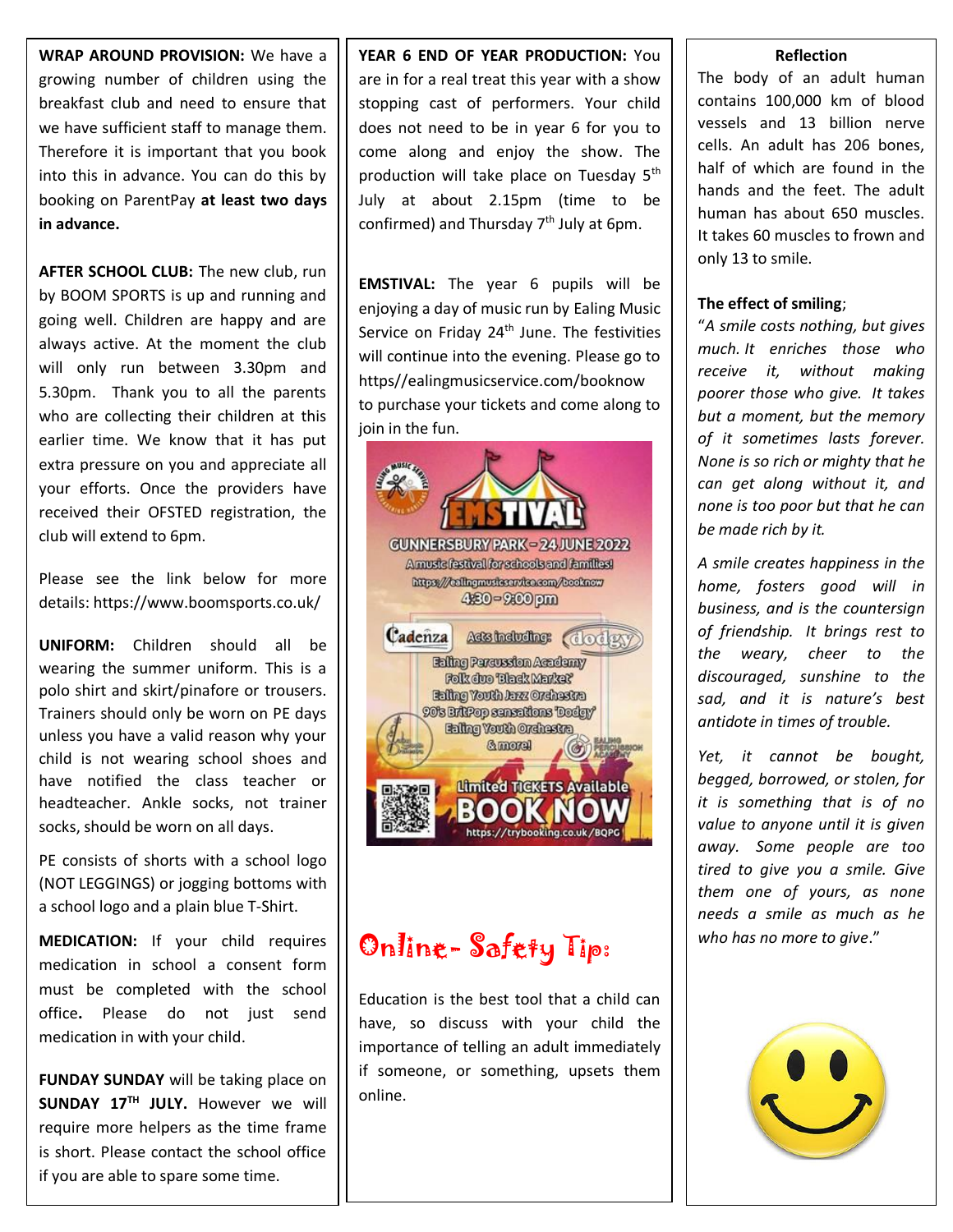## Sports News:

#### **SPORT- Gold and Silver for our Y4 Tri-Golfers.**

Many thanks to Brent Valley Golf Club for hosting the Borough Y4 Tri-Golf Championships. The stunning view from their clubhouse motivated our players to do their best, here are some of their comments:

When we arrived at the Golf Club there was an amazing view. We had to do 10 activities and score as many points as possible for our team.

It was a good opportunity to practice our skills and accuracy. In Tri-Golf everyone's scores are added together so teamwork is important. The Young Leaders from Cardinal Wiseman kept telling us that our scores were really good-3 times better than other teams so we knew that if we kept on trying hard then maybe we would win...

It was so much fun...

When the results were announced 4O came second and got silver medals and 4Y won and got gold medals. So we came back to school with all 19 players having a medal. It was a really fun day and we all enjoyed it. We LOVE our medals (extracts taken from reports by Pola, Oliver and Ranula).

The Captains were Jewel and Adam and the Players of the Match were Nicole and Tiago. Well done to every single player who represented our school so well.



#### **SPORTS DAY DATES**

All the sports days will be held in the last week of term. Monday 18th June EYFS from 1.30pm Wednesday 20th July KS2 from 1.30pm Thursday 21st July KS1 from 1.30pm

#### **FREE GIRLS CRICKET TRAINING AVAILABLE IN A SPECIAL OFFER TO OUR**

**SCHOOL.** William Perkins School is now a centre for Girls Cricket training. We have been offered a number of FREE places on an 8 week training programme from Sunday 26<sup>th</sup> June to Sunday 14<sup>th</sup> August inclusive (KS2 girls)

Mrs Bell will attend the term time sessions so as to ensure that your children make the most of this FREE opportunity.

If your daughter is available for those dates and you wish to commit to this then please email the school office ASAP. There will be a registration form to complete and then a training top and other equipment will be made available.

This really is a FREE opportunity!

**SUMMER TERM CLUBS: Please ensure that your child is picked up promptly at the end of the club.** 

**Tuesday 26th** – Years 3-6 Tennis *(last session Tuesday 5 th July)*, Years 2-6 Irish Dancing *(last session Tuesday 5 th July)*

**Wednesday 27th** – Years 1 & 2 Tennis, Years 4-6 Football, Home Learning Club *(last session Wednesday 6 th July)*

**Thursday 28th** – Years 1-3 Football Club, Years 5 & 6 Girls' Team Up Club *(last session Thursday 7 th July)*

**Friday 29th** – Years 3-6 Basketball Club, Year 6 Active Me Club *(last session Friday 8 th July)*

#### **SUMMER TERM SCHOOL TRIPS:**

Please see the below dates for the trips planned in Summer Term 2022.

Year 1 – Windsor Castle *Monday 4th July* 

Year 2 – Northala Fields *Thursday 30th June*

#### **DATES FOR YOUR DIARY:**

**Last Day of Term for Afternoon Nursery:**  Thursday 21<sup>st</sup> July Last Day of Term: Friday 22<sup>nd</sup> July / school closes at 1.30 pm

*Thursday 23rd June* – Class Photos *Wednesday 29th June* – Year 6 Junior Citizen trip *Monday 11th – Friday 15th July* – Year 6 Activity Week